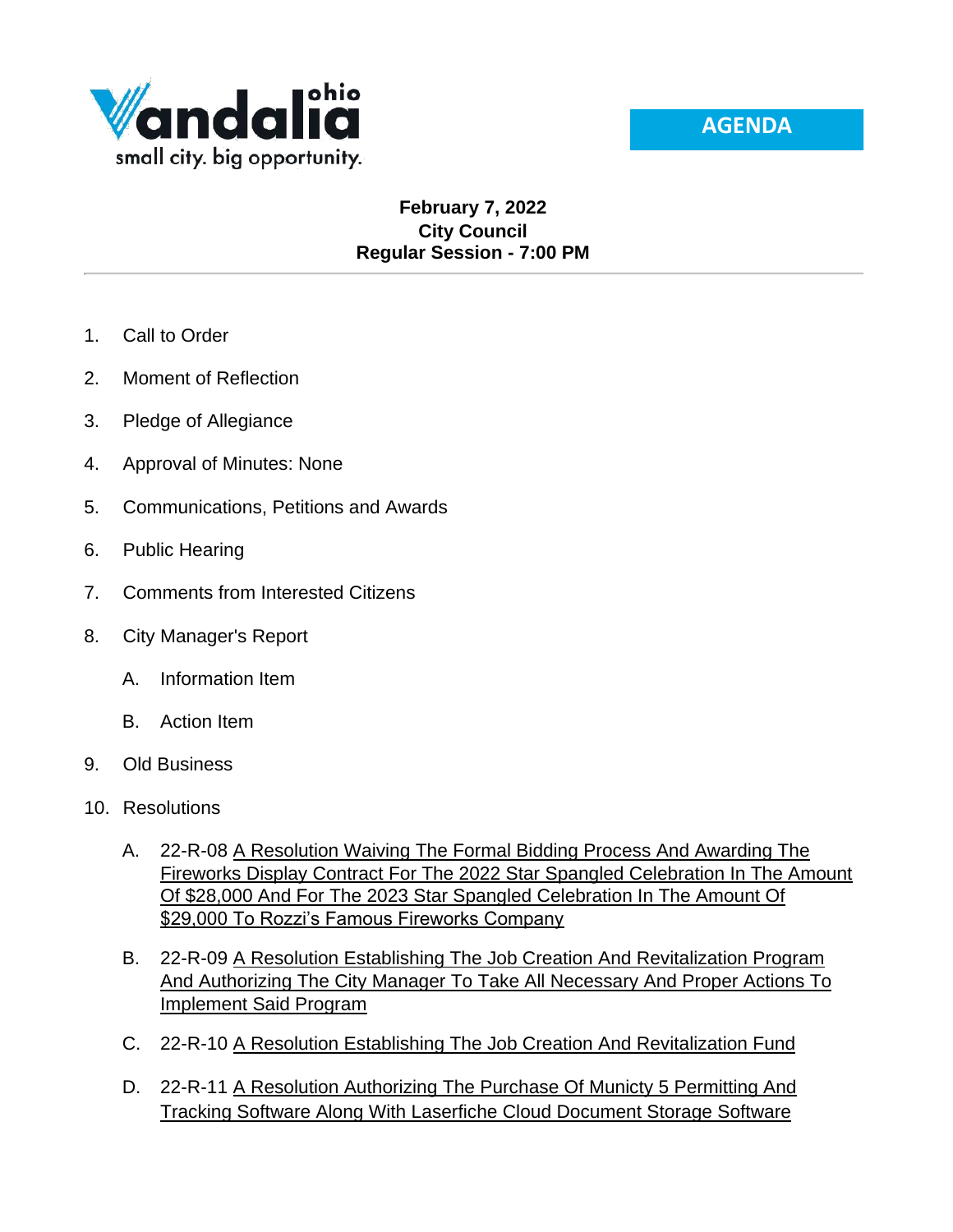Including The Data Migration, Training And License Fees Required By The Development And Engineering Services Department From General Code At The Submitted Cost In The Amount Of \$ 98,255.00

- E. 22-R-12 A Resolution Designating Certain Financial Institutions As Depositories For Active, Interim And Inactive Funds Of The City Of Vandalia For The Five (5) Year Period Commencing August 23, 2021, Authorizing Depository Agreements With Said Institutions
- 11. Ordinances First Reading
	- A. 22-04 An Ordinance Amending Sections 874.08(I); 1420.01; 1424.01; 1424.05; 1482.01(G); 1482.20 And 1610.01 Of The Vandalia Codified Ordinances By To Update Specific References To Current Building Codes And Fire Codes
	- B. 22-05 An Ordinance Amending Chapter 1610 Of The Codified Ordinances Of The City Of Vandalia, Ohio, Relating To Fire Prevention Code Compliance By Adding Section 1610.07
- 12. Ordinances Second Reading
- 13. Ordinances Emergency
- 14. Reports from Boards and Commissions
	- A. Variance: Outdoor Storage 3325 Stop Eight Road The Applicant, Megan Stepansky, on behalf of White Cap, leasee of the building, has requested a variance to allow the outdoor storage area to occupy an area larger than 25 percent of the principal building's footprint. The Board of Zoning Appeals voted 4- 0 to recommend approval.
	- B. Conditional Use: 55 Elva Court Medical/Dental Office The Applicant, Ruben Begino, DDS, has submitted an application requesting a conditional use permit to allow the "Medical/Dental Clinics Use" on the property located at 55 Elva Court in the Neighborhood Business (NB) Zoning District. The Planning Commission voted 4-0 to recommend approval.
	- C. Board of Zoning Appeals Minutes: December 1, 2021
	- D. Board of Zoning Appeals Minutes: December 8, 2021
	- E. Board of Zoning Appeals Minutes: December 22, 2021
	- F. Planning Commission Minutes: December 14, 2021
- 15. Council Comments
- 16. Executive Session The purpose of the Executive Session is to review a collective bargaining strategy related to the Teamsters.